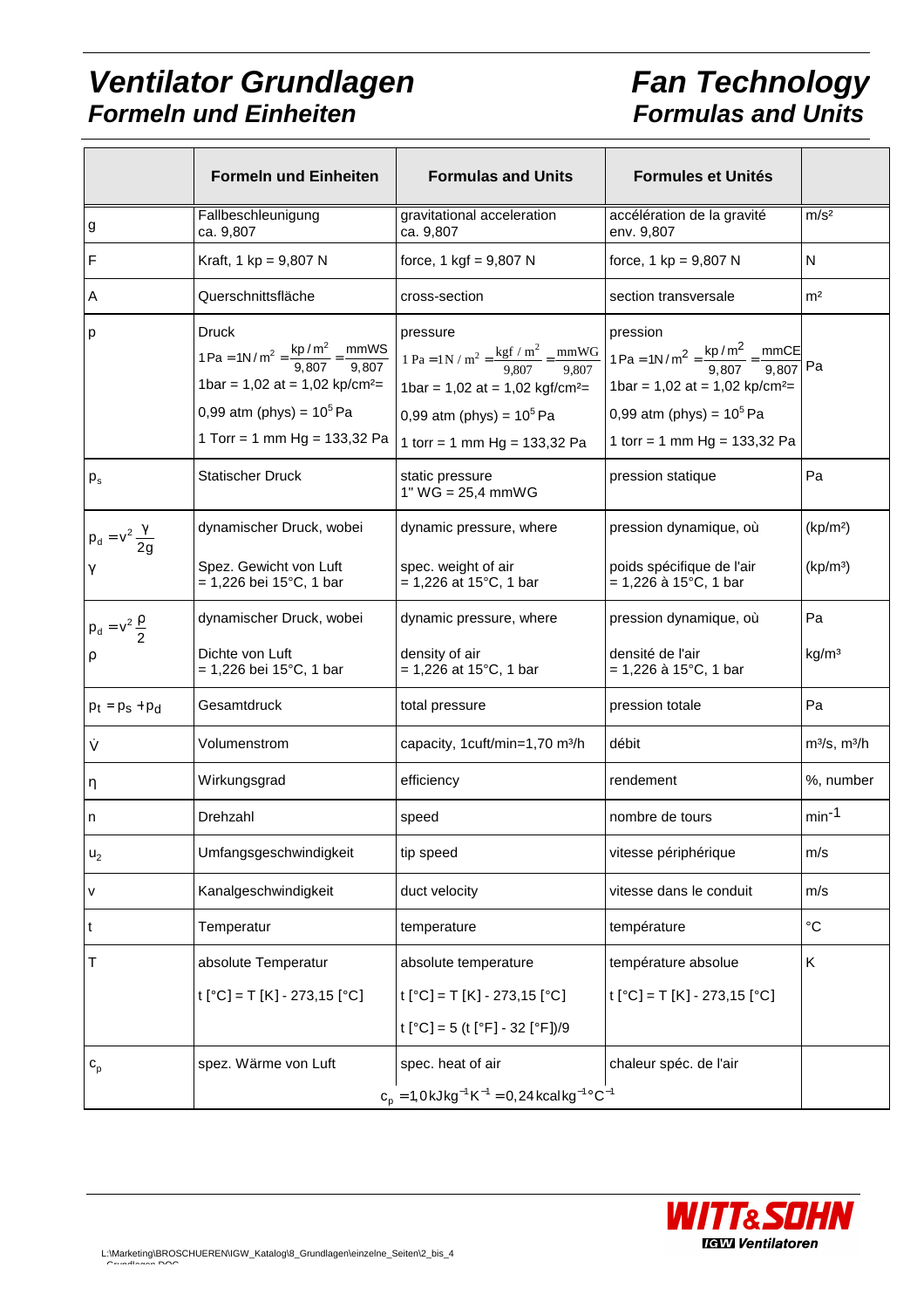## **Ventilator Grundlagen Formeln und Einheiten**

# **Fan Technology Formulas and Units**

|                                                                 | <b>Formeln und Einheiten</b>                                                              | <b>Formulas and Units</b><br><b>Formules et Unités</b>                                         |                                                                                                 |    |
|-----------------------------------------------------------------|-------------------------------------------------------------------------------------------|------------------------------------------------------------------------------------------------|-------------------------------------------------------------------------------------------------|----|
| $\Delta p_t = \Delta p_s + p_d$                                 | mehr korrekte Bezeichnung<br>der Drücke als Differenz zum<br>atmosphärischen Druck        | more correct denomination of<br>pressures as differences to<br>atmospheric pressure            | dénomination des pressions<br>plus correcte comme<br>differences à la pression<br>atmospherique |    |
| $P = \frac{V \cdot p_t}{3670 \cdot \eta}$                       | Kraftbedarf, $p_t$ in kp/m <sup>2</sup>                                                   | power demand, p <sub>t</sub> in kgf/m <sup>2</sup>                                             | puissance absorbée,<br>$p_t$ en kp/m <sup>2</sup>                                               | kW |
|                                                                 | $\eta$ in %, V in m <sup>3</sup> /h                                                       | $\eta$ in %, V in m <sup>3</sup> /h                                                            | η en %, V en m <sup>3</sup> /h                                                                  |    |
| $P = \frac{\dot{V} \cdot p_t}{\eta}$                            | Kraftbedarf, p <sub>t</sub> in Pa                                                         | power demand, p <sub>t</sub> in Pa                                                             | puissance absorbée,<br>$p_t$ en Pa                                                              | W  |
|                                                                 | $\eta$ als Zahl, V in m <sup>3</sup> /s                                                   | $\eta$ as number, $\dot{V}$ in m <sup>3</sup> /s                                               | η comme nombre, V en m <sup>3</sup> /s                                                          |    |
|                                                                 |                                                                                           | $1 \text{ kW} = 1,341 \text{ HP} = 1,360 \text{ PS} = 1000 \text{ Nm/s} = 0,24 \text{ kcal/s}$ |                                                                                                 |    |
| $\frac{N_1}{N_2} = \frac{\gamma_1}{\gamma_2} = \frac{T_2}{T_1}$ | Leistungsvariation mit spez.<br>Gewicht und absoluter<br>Temperatur                       | power variation with spec.<br>weight and absolute<br>temperature                               | variation de puissance avec<br>poids spéc. et température<br>absolue                            |    |
| $\frac{\rho_2}{\rho_1} = \frac{T_1 \cdot B_2}{T_2 \cdot B_1}$   | Änderung der Luftdichte mit<br>Temperatur [K] und<br>Barometerdruck                       | variation of air density with<br>temperature [K] and<br>barometric pressure                    | variation de la densité de l'air<br>avec température [K] et<br>pression barométrique            |    |
| $\zeta = \frac{\Delta p_t}{\sqrt{2}} - 1$<br>P <sub>d</sub>     | Widerstandsbeiwert                                                                        | coefficient of resistance                                                                      | coefficient de résistance                                                                       |    |
|                                                                 | Ähnlichkeitsgesetze                                                                       | fan laws<br>$V_2 = V_1 \cdot \frac{n_2}{n_1} \left(\frac{d_2}{d_1}\right)^3$                   | lois d'analogies                                                                                |    |
|                                                                 |                                                                                           | $p_2 = p_1 \cdot \left(\frac{n_2 \cdot d_2}{n_1 \cdot d_1}\right)^2$                           |                                                                                                 |    |
|                                                                 |                                                                                           | $P_2 = P_1 \cdot \left(\frac{n_2}{n_1}\right)^3 \cdot \left(\frac{d_2}{d_1}\right)^5$          |                                                                                                 |    |
| $\zeta = \frac{L}{d} \cdot \frac{0,013}{\sqrt[3]{d}}$           | Widerstandsbeiwert in rundem   resistance coefficient in round<br>Stahlkanal, L, d in [m] | steel ducts, L, d [m]                                                                          | coefficients de résistance dans<br>les gaines rondes en acier                                   |    |
|                                                                 | Bei rechteckigen Kanälen ist<br>$d = 2$ ab/(a + b) einzusetzen                            | For rectangular tubes use<br>$d = 2 ab/(a + b)$                                                | Pour les conduits<br>rectangulaires utilisés,<br>$d = 2$ ab/(a + b)                             |    |
| $L_p = 20 \log \frac{p}{n}$                                     | Schalldruck in dB                                                                         | sound pressure in dB                                                                           | niveau de pression sonore dB                                                                    |    |
|                                                                 | $p_0 = 2.10^{-10}$ bar = 2.10 <sup>-5</sup> N/m <sup>2</sup>                              | $p_0 = 2 \cdot 10^{-10}$ bar = 2 $\cdot 10^{-5}$ N/m <sup>2</sup>                              | $p_0 = 2.10^{-10}$ bar = 2.10 <sup>-5</sup> N/m <sup>2</sup>                                    |    |
|                                                                 | Schallleistungspegel in dB                                                                | sound power level in dB                                                                        | niveau de puissance sonore dB                                                                   |    |
| $L_{W} = 10 \log \frac{W}{W_{o}}$                               | $W_0 = 10^{-12}$ Watt                                                                     | $W_0 = 10^{-12}$ Watt                                                                          | $W_0 = 10^{-12}$ Watt                                                                           |    |